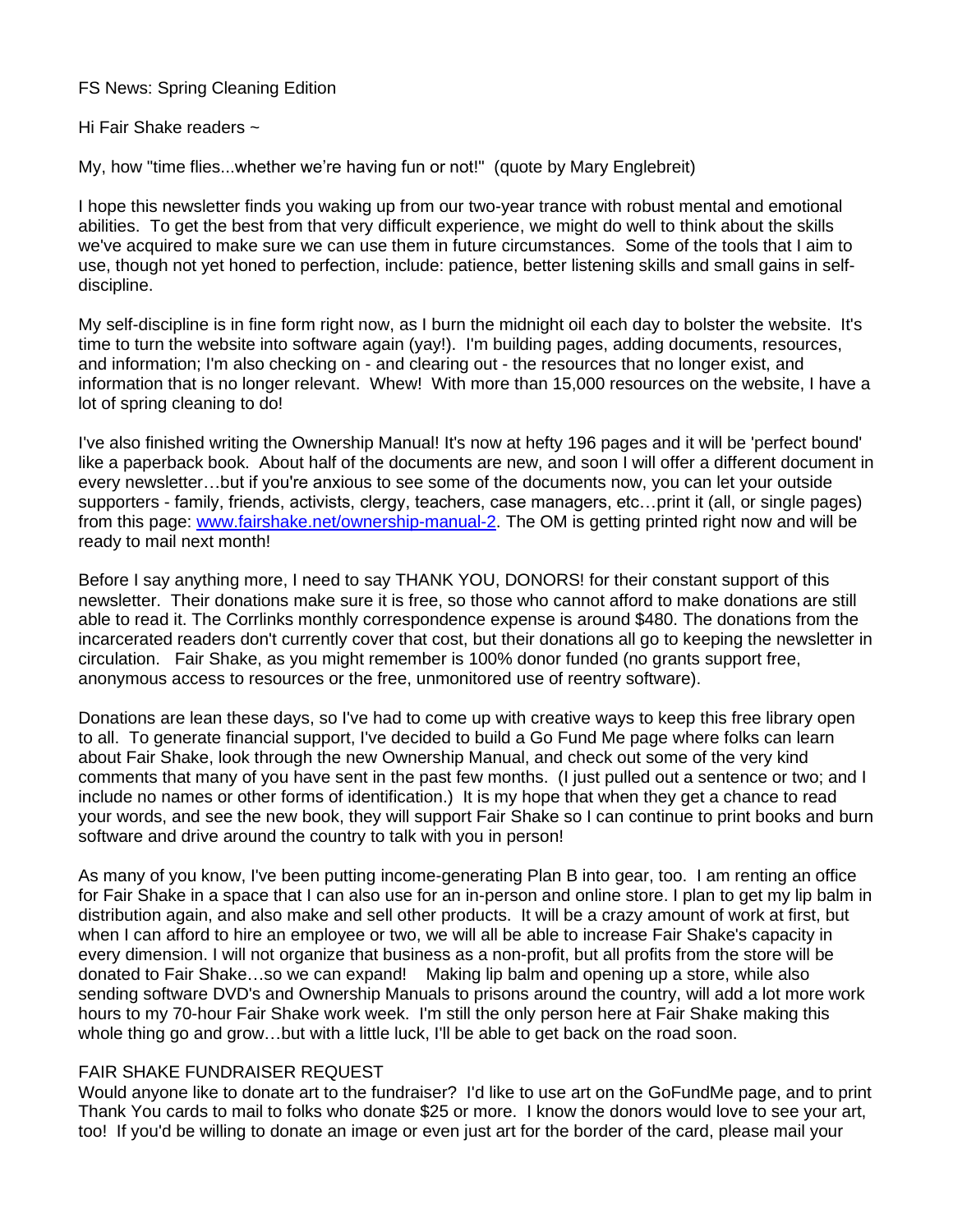donation to PO Box 63, Westby, WI 54667. (and write 'do not bend' on the envelope!  $\sim$  : ) I will respond to all donors and let you know what I'll be doing with your donation. How does that sound to you? I will start the fundraiser around the time that the March newsletter comes out.

#### PEN PAL LIST!

Thank you to everyone who shared information about pen pal organizations. I did not receive a lot of responses, but I will add the information that I received to the list that I already have (after I check to make sure they are all still valid and valuable) and send it out to you. If you would like to receive the FS '22 pen-pal list, start a new email to me with PEN PAL in the subject line and I'll send the list to you soon. (Sorry, but if you simply 'reply' to this message and change the subject, I won't be able to reply. The list will need a new, mostly empty message.)

## NEWS FOR FOLKS WHO ARE RELEASING SOON:

RESOURCES ARE MOVING TO 'ONLINE' ONLY…SO CHECK STATE AND NATIONAL LISTINGS! I've been noticing a trend over the past 3 years: organizations are removing their addresses from their website and replacing it with a form to fill out for those who want to communicate with them. I've comment some of the organizations when readers told me their letters were returned and the companies say they no longer have a person who answers letters; they do everything online. Also, they want people to use their website because office locations, contact people and phone numbers change quickly. Since many reentry-support organizations have national and/or state headquarters, be sure to check the STATE and NATIONAL resources - as well as local resources - for the resources you need! (You're your supporters, reentry advocates, ministry support folks, case managers, etc, too!) I scour the web for information so you don't have to! Fair Shake's vast database - the Resource Directory – will always be free for anyone to use 24/7 – on a computer, on a phone, or on a tablet. It is also free from tracking and nudging….which is almost impossible to find anywhere these days. You can search anonymously, and I will never tell you what you 'need'.

## YOU MIGHT WANT FREE STUFF!

The Fair Shake Resource Directory includes a couple of 'free stuff' listings under National Resources. People find free household items, free clothes, TV's, wood for building, lamps, plates, cups, utensils, car seats and much more in the free section of Craigslist, and on Freecycle. Craigslist also lists 'gig' jobs (which are often paid the day you work or very shortly after), rentals and much more.

# FREE COMPUTER TRAINING! LOW-COST COMPUTERS AND INTERNET

Everyone On wants to help unlock social and economic opportunity by connecting low-income people to affordable internet service and computers; and they deliver digital skills training, too! The training includes: Operating a device, Exploring the internet, Learning how to use email and Using Microsoft Office. (Fair Shake also offers tutorials and information about all of these topics, too!) Everyone On can be found online here: www.everyoneon.org.

## FREE HIGHER ED: WITH CREDITS!

The University of the People (UoP) is an Education Revolution. It is the first non-profit, tuition-free, American, accredited, online university. Dedicated to opening access to higher education globally, UoP helps high school graduates overcome financial, geographic, political, and personal constraints keeping them from college studies. UoP is opening the gates to higher education by offering online, tuition-free, accredited degree programs to any qualified applicant. UoPeople is staffed by more than 26,000 volunteers! https://www.uopeople.edu/

## EMPLOYMENT NEWS! TRUCKING JOBS:

In the NY Times, on Feb 9<sup>th</sup>, I found a story about "the fundamental reason for truck driver shortages: It is a job full of stress, physical deprivation and loneliness." Last year, trucking companies in the United States suffered a record deficit of 80,000 drivers, according to the American Trucking Association. Given that trucks move 72 percent of American freight, a lack of drivers spells substantial disruption. Trucking fleets are handing out raises to retain drivers while offering \$10,000 cash bonuses in a frantic effort to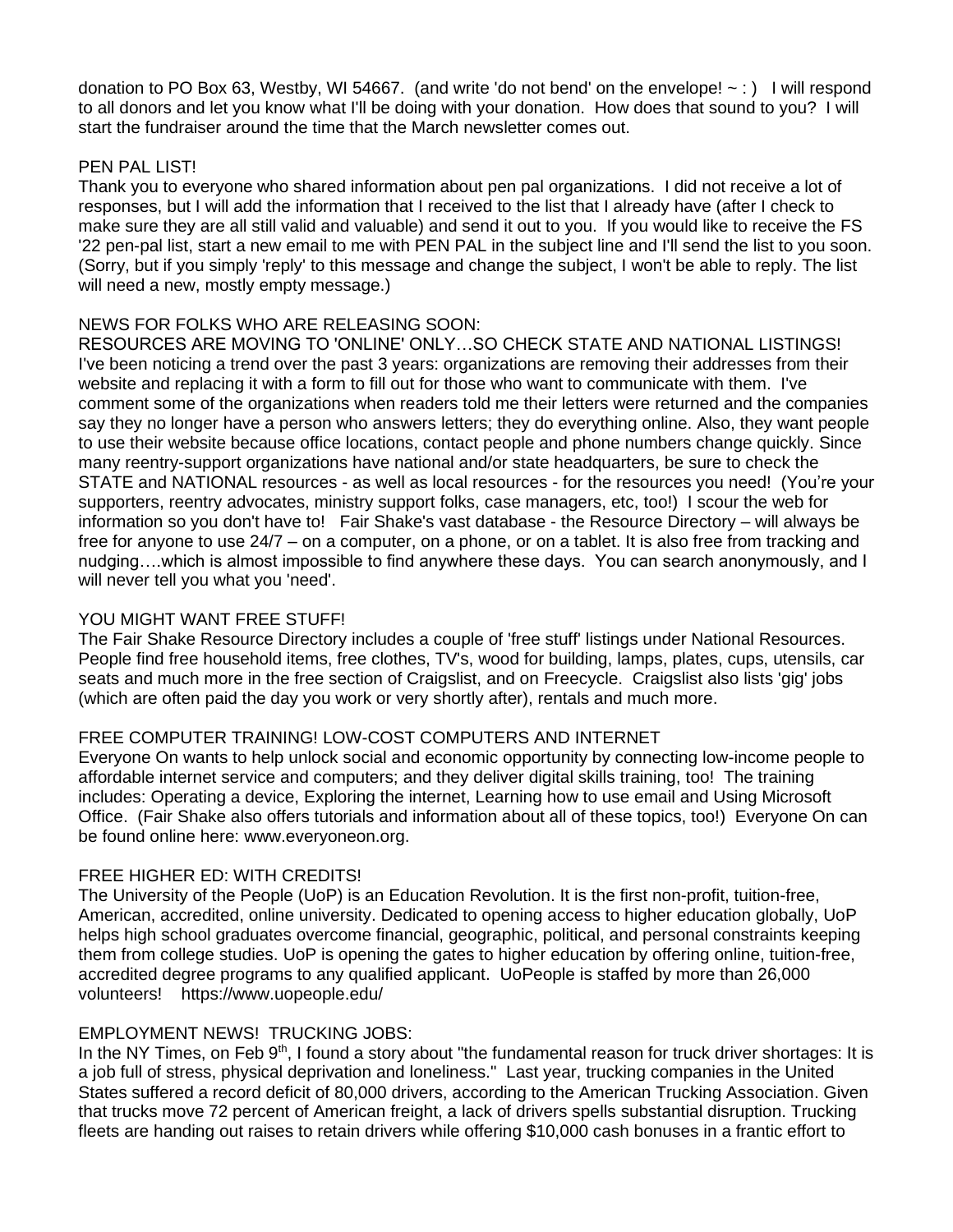court new hires. Truckers are absolutely essential to maintain our lifestyle and to have a steady food supply. The article also says that many Americans no longer possess the skills to spend time alone, appreciate travel on the road, love of wide open spaces, or self-discipline.

I received an email from an alert reader shortly after I discovered the NY Times article. He reinforced my thinking by saying "Due to the demand for drivers, there are programs that cover the cost of training and the CDL certification. Companies are also offering sign-on bonuses". He went on to say that driving today is "also supported by most probation now, because the trucks have location beacons on them".

Fair Shake has a large 'trucking' page on the website and in the software - with links, downloaded books and contact information to get started in a trucking career. The new Ownership Manual (OM) has a 2 page document with information, too!

## HIRING OPPORTUNITY: KRAFT/HEINZ sent this recently:

The Kraft Heinz Company is one of the largest food and beverage companies in the world. With a 150 year history, we're producers of some of the most iconic and beloved brands, including Oscar Mayer, Velveeta, Lunchables, Ore-Ida, and Kool-Aid. Interested in helping us grow our future? We're currently hiring in our manufacturing plants across 17 states and 38 cities. No matter your experience, we'd love to hear from you! Standard benefits include a competitive hourly wage, comprehensive medical, dental & vision insurance, 401(k) options, and paid time off. Some plants provide benefits like sign-on and retention bonuses, job training, union membership, volunteer opportunities, subsidized transportation options, language courses, and more. Exact qualifications and benefits vary by position and location. Kraft Heinz believes in second chances. While background checks are required for employment, all applications are reviewed on a case-by-case basis. *Kraft Heinz is an Equal Opportunity Employer– minorities/females/veterans/individuals with disabilities/sexual orientation/gender identity.* Ask your outside supporters to check them out, or, to find our more once your released, visit careers.kraftheinz.com.

## LIBERATION QUESTION FOR YOU

I've received a request for your consideration. Would you be interested in writing a short essay or note on the topic: "What liberation means to you?" Or " how do you live a liberated life in prison?". If you're interested, you can add WIprisonrecipes@gmail.com on corrlinks and share your response to the question! Everyone who sends a recipe and/or essay will get a copy of a magazine called Canteen Cafe'. Remember to include your address, and whether you are willing to have your name published. They just need to remember to put where they are at in their email and also if they want their name published. Sounds like fun! But remember: don't write to me! This is everything that I know, so I won't respond to questions about this. Write directly to WIprisonrecipes@gmail.com.

RECOMMENDED READING: DON'T LABEL ME: An Incredible Conversation for Divided Times by Irshad Manji. The book offers deep and enduring lessons about labels, othering, belonging, and being messy, interesting and complex humans. It's written as a conversation between Irshad and a dog she rescued. She was raised to believe that dogs are evil, but Manji overcame her fear of the "other" to adopt her old, nearly-blind pup, Lily. It's a very easy book to read…fun, funny, engaging…while also very serious about the negative power of labels. She works hard to help us learn to honor our authenticity and unique gifts. Manji teaches people how to do the right thing in the face of fear. She helps us to hear others, and helps us express ourselves with the goal of being heard, and not to be right.

#### QUOTES

"If you wish to be heard, you must first be willing to hear." – Irshad Manji

"Relate, don't berate." "Neither shame nor blame will win the game." - Irshad Manji

"Diversity, for me, is superficial, if it does not include diversity of viewpoint." - Irshad Manji